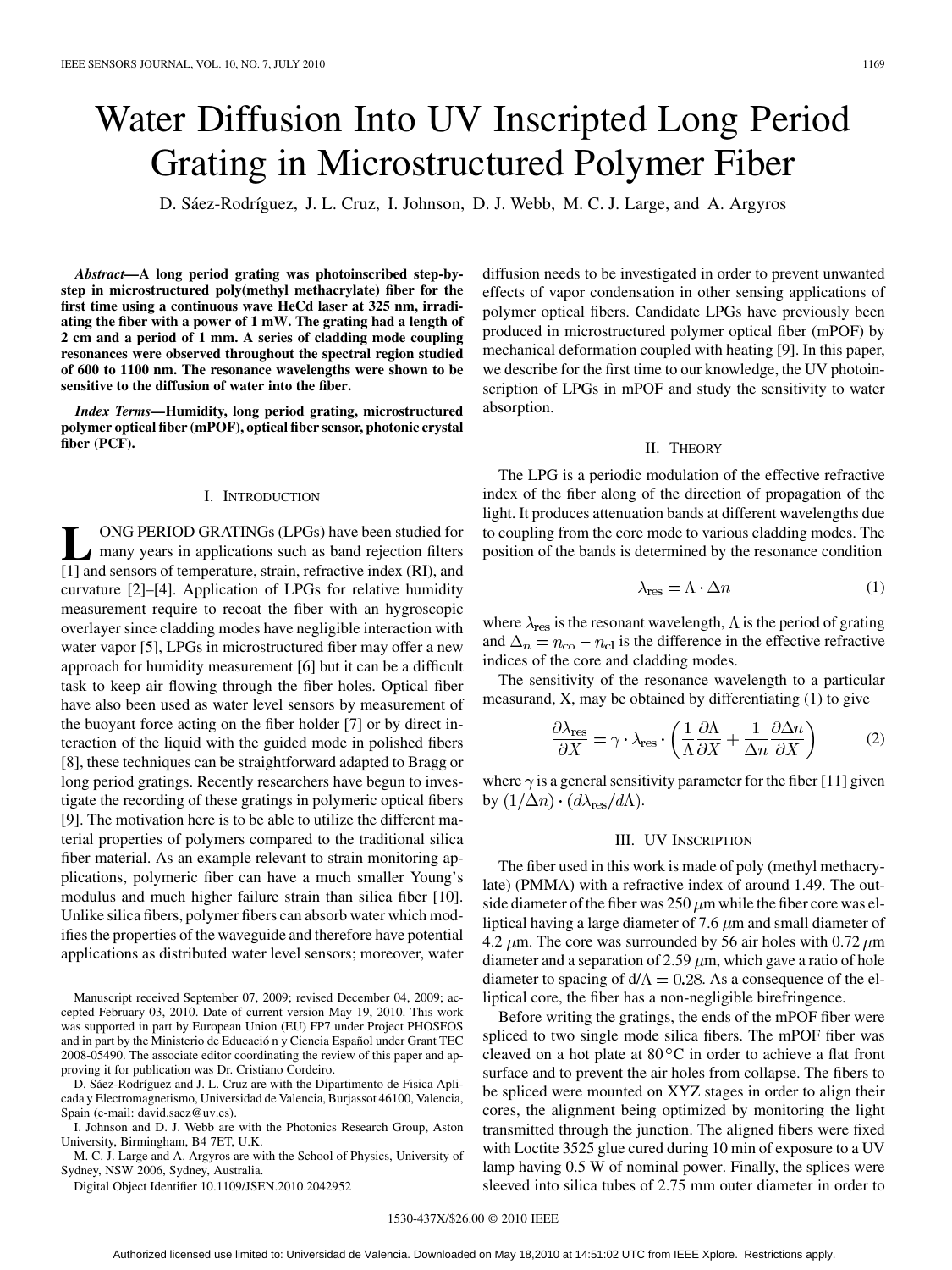

Fig. 1. Electron microscope photograph of a transversal cut of the mPOF.



Fig. 2. Experimental arrangement.

strengthen them. The insertion loss of the spliced fiber was measured to be 14 dB in fibers used in this experiment. Fig. 1 shows a SEM photograph of the cross section of the cleaved fiber, the elliptical core can be observed as well as a scratch made by the cleaver. Besides the fiber compatibility, splice loss to silica fiber is dependent on the quality of the fiber cut, the fiber alignment and the gluing process. Splice loss has been reduced to 6 dB in the latest experiments by optimizing the UV curing conditions and the alignment of the fibers to be spliced. Further improvement could be achieved by optimizing the cutting technique, namely the kind of blade used to cleave the fiber.

The grating was written by irradiating the fiber with a continuous wave, 1.2 mm beam diameter He-Cd laser at a wavelength of 325 nm. The laser delivered a maximum power of 30 mW and was focused onto the fiber by a spherical lens of 20 cm focal length. The mPOF was placed on two XYZ translation stages so that it could be aligned with the laser beam. LPGs were written using step-by-step scanning of the fiber past the laser beam and shutting the beam off each time the fiber is moved. The translation stage to scan the laser beam has a precision of 10  $\mu$ m. The experimental setup is shown in Fig. 2.

The power delivered by this laser is sufficient to melt the polymer when the beam is focused down. After several attempts irradiating in different conditions and measuring the fiber transmission we concluded that, to prevent holes from collapsing and to reach optimum index change in the fiber, the laser had to be operated at 1 mW output power and the beam had to be focused over the writing point for a total exposure time of 6 s. The basic mechanism for grating inscription is the refractive index increase due to an increase in density resulting from polymer-



Fig. 3. Spectrum of LPG in mPOF.

ization of residual polymer which increases the polymer concentration in the irradiated region [12], [13].

The long period grating fabricated was 2 cm in length and had a period of 1 mm. The spectrum was measured using an optical spectrum analyzer (OSA) with minimum resolution of 50 pm, wavelength range between 350 nm and 1750 nm and dynamic range of 90 dBm. A halogen lamp of 150 W was used as the light source in the experiments. Fig. 3 shows the spectrum of the grating measured with 5 nm resolution in the wavelength range 600 to 1100 nm. The spectrum has six notches corresponding to the coupling between the core guided mode and different cladding modes. The resonance at 950 nm is split into two bands that might correspond to two polarization states.

#### IV. SPECTRAL RESPONSE WHEN EXPOSED TO WATER

Polymethyl methacrylate can absorb water from the surrounding medium up to a content of 2 wt% and has a diffusion coefficient of  $6.7 \times 10^{-9}$  cm<sup>2</sup>/s measured at 23.5 °C [14]–[16]. Water absorption results in volumetric and refraction index changes, as a consequence, Bragg gratings and long period gratings in fibers made with this polymer are good candidates for water detection without need of recoating the fiber with absorbent materials or filling with water the holes of microstructured fibers.

The response of the device to water is divided into two parts: the first one is the diffusion into the fiber, the second is the drying process of the fiber.

The mPOF LPG was immersed in a bath of distilled water and the grating spectrum was measured for 8.5 h until the diffusion of water into the fiber reached a stationary state. We show in Fig. 4 the wavelength shift of the resonance initially situated at 747 nm in Fig. 3.

We propose the following explanation for this behavior using (2), where in this case  $X$  represents water content in the fiber. It should be understood that the effect of water absorption is to cause both an expansion of the material and an increase in refractive index [16]. We consider two aspects to the response. Upon submersion, water diffuses into the cladding region and initially has no effect on the core refractive index; consequently, (2) may be written

$$
\frac{\partial \lambda_{\text{res}}}{\partial X} = \gamma \cdot \lambda_{\text{res}} \cdot \left( \frac{1}{\Lambda} \frac{\partial \Lambda}{\partial X} - \frac{1}{\Delta n} \frac{\partial n_{\text{cl}}}{\partial X} \right). \tag{3}
$$

The sign of the wavelength shift therefore depends on the relative magnitude of the two terms in the brackets. In [17], the first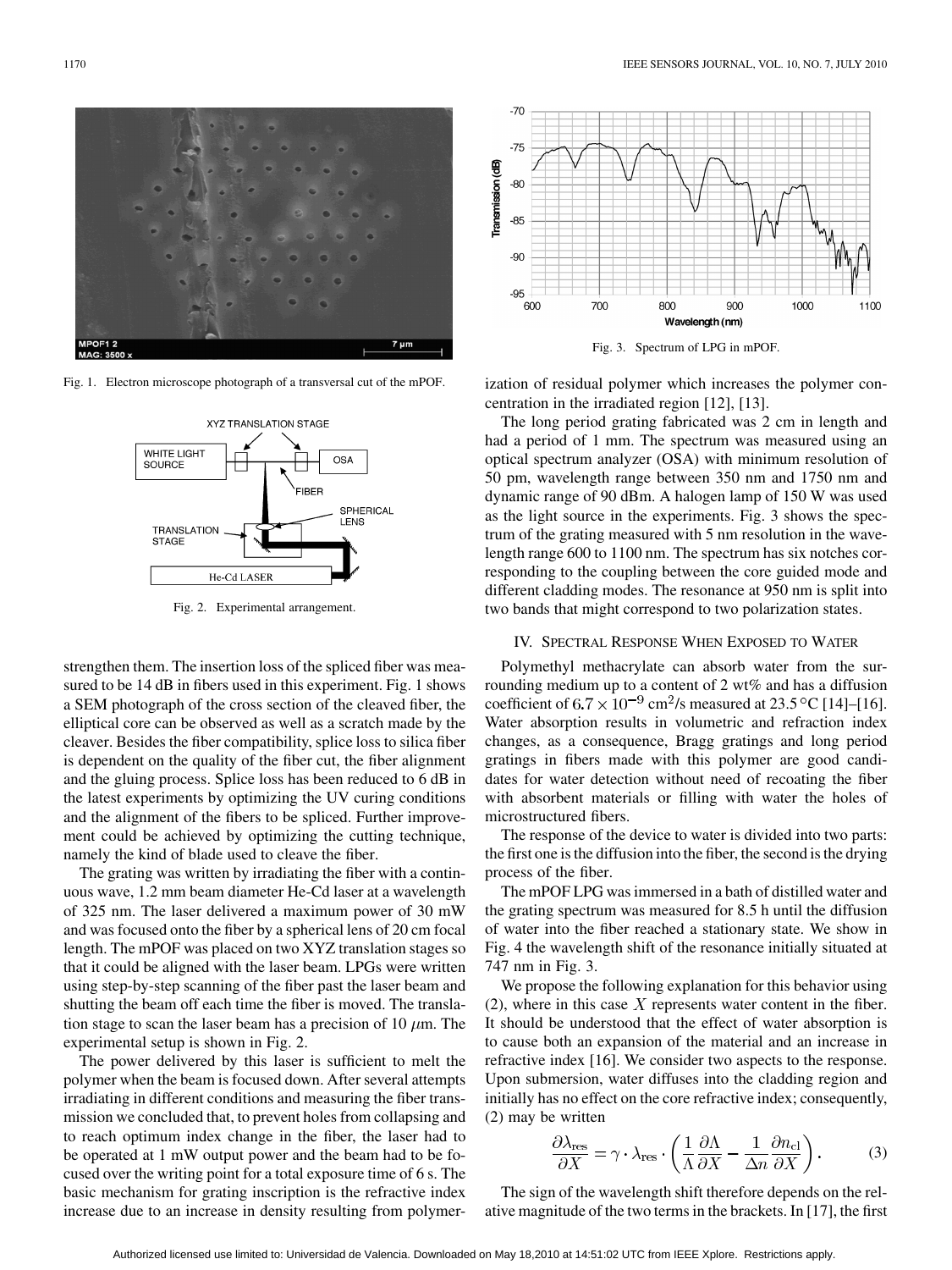

Fig. 4. Wavelength shift of a particular resonance (747 nm in Fig. 3) due to the diffusion of water into the fiber.



Fig. 5. Wavelength shift of a particular resonance (1070 nm in Fig. 3) when the fiber dries out. Top figure: long term evolution. Bottom figure: detail of the initial part of the process.

term, which describes swelling is measured at approximately  $4 \times 10^{-3}$  for maximal water uptake, while the second term is approximately two orders of magnitude higher [18]. Consequently, the second term dominates and, since for this fiber  $\gamma$  is negative [9], there is an initial positive wavelength shift.

When the water arrives in the core of the fiber, the water-induced change in the core index effectively cancels out the index change in the cladding. Though index cancellation may not be perfect due to the different nature of the core and the cladding, it makes the second term in the brackets within (2) negligible compared to the first term. As a result of this, the final steady state behavior is characterized by a negative wavelength shift from the dry value.

When the fiber is taken out of the water the polymer dries out and the opposite behavior is observed. Fig. 5 shows the drying



Fig. 6. Evolution of double resonance: (a) 19, (b) 21, (c) 23, (d) 24, (e) 25, (f) 26, and (g) 28 min after removal from water.

process using a different peak from that in Fig. 4, chosen to allow the largest negative wavelength shift to be observed (even so, the resonance under test was out of the wavelength measurement range during the time interval between 10 and 220 min). Other bands show the same qualitative behavior. Initially there is a huge shift towards shorter wavelengths as water diffuses out of the cladding followed by a red shift when the core starts drying.

The spectrum was measured over 12 h and it did not reach the stationary state, indicating that some moisture remains in the fiber for a long time. After drying out the fiber by gentle heating ( $\langle 45^{\circ}$ C) for 40 min, the spectrum of Fig. 3 was recovered; it has not been investigated yet whether the drying time could be shortened. Experiments were repeated three times and no significant variations were observed.

It must be noticed the fast initial response of both processes (soaking and drying), wavelength shifts of 50 nm take place in the first 30 s. LPGs response is much faster than Bragg gratings which have an activation delay of about 8 min in mPOF [16] because water takes time to reach the fiber core. This fast response makes LPGs in mPOFs suitable candidates for water level sensors.

Some modes of the grating spectrum exhibit a double resonance within the measurement range, with the core mode coupling energy to a cladding mode at two different wavelengths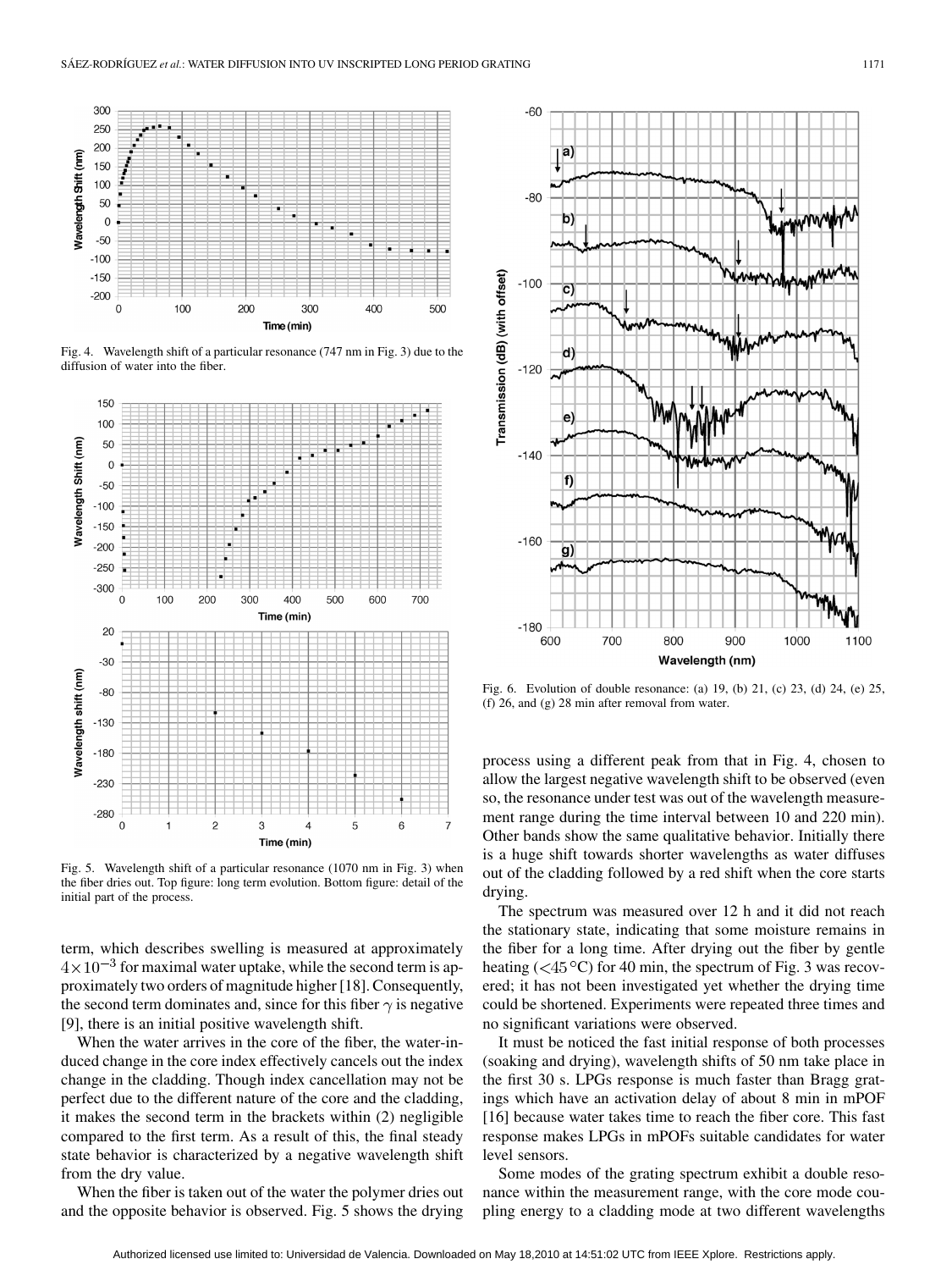[11], [19], double resonances appear because of the specific dispersion curves of the core and cladding modes which make the resonance wavelength curve to have a turning point as function of the grating period for a specific set of modes in a range of periods. Since the resonance wavelength have opposite slopes as function of the grating period at both sides of the turning point, these resonances shift in opposite spectral directions when the properties of the waveguide are modified. As an example, Fig. 6 shows the evolution of a double resonance while the fiber dries out: two resonances were measured at 600 and 1100 nm 19 min after taking the fiber out of the water bath. As water leaves the fiber, these resonances move towards each other and five minutes later they coincide at 820 nm, after which they gradually disappear.

## V. CONCLUSION

In this paper, we have demonstrated what is to our knowledge the first LPG photoinscribed in microstructured polymer optical fiber using UV radiation. Furthermore the response of the LPG to water has been investigated and clearly reveals the water diffusion process at work. Results have direct application in the filed of optical fiber sensors as water level detectors and are a start point for relative humidity measurement.

#### ACKNOWLEDGMENT

D. Sáez acknowledges the comments of M. Andrés and assistance of FPU programs.

#### **REFERENCES**

- [1] A. M. Vengsarkar, P. J. Lemaire, J. B. Judkins, V. Bhatia, T. Erdogan, and J. E. Sipe, "Long-period fiber gratings as band-rejection filters," *J. Lightwave Technol.*, vol. 14, pp. 58–64, Jan. 1996.
- [2] V. Bhatia and A. M. Vengsarkar, "Optical fiber long-period grating sensors," *Opt. Lett.*, vol. 21, no. 9, pp. 692–694, 1996.
- [3] H. J. Patrick, A. D. Kersey, and F. Bucholtz, "Analysis of the response of long period fiber gratings to the external index of refraction," *J. Lightwave Technol.*, vol. 16, pp. 1606–1612, Sep. 1998.
- [4] Y. Liu, L. Zhang, J. A. R. Williams, and I. Bennion, "Optical bend sensor based on measurement of resonance mode splitting of long-period fiber grating," *IEEE Photon. Technol. Lett.*, vol. 12, pp. 531–533, May 2000.
- [5] T. Venugopalan, T. Y. Leo, T. Sun, and K. T. V. Grattan, "LPG-based PVA coated sensor for relative humidity measurement," *IEEE Sensors J.*, vol. 8, pp. 1093–1098, Jul. 2008.
- [6] L. Rindorf and O. Bang, "Highly sensitive refractometer with photonic crystal-fiber long-period grating," *Opt. Lett.*, vol. 33, pp. 563–565, 2008.
- [7] S. H. Jung, D. H. Lee, K. H. Kwon, and J. W. Song, "Water sensor using macrobending-sensitive fiber for real-time submersion monitoring," *Opt. Commun.*, vol. 260, pp. 105–108, 2006.
- [8] K. R. Sohn, K. T. Kim, and J. W. Song, "Optical fiber sensor for water detection using a side-polished fiber coupler with a planar glassoverlay-waveguide," *Sens. Actuators A*, vol. 101, pp. 137–142, 2002.
- [9] M. P. Hiscocks, M. A. van Eijkelenborg, A. Argyros, and M. C. J. Large, "Stable imprinting of long-period gratings in microstructured polymer optical fibre," *Opt. Expr.*, vol. 14, pp. 4644–4649, 2006.
- [10] M. Aressy, "Manufacturing optimisation and mechanical properties of polymer optical fibre," M.Phil. thesis, Birmingham Univ., Birmingham, U.K., 2006.
- [11] X. Shu, L. Zhang, and I. Bennion, "Sensitivity characteristics of longperiod fibre gratings," *J. Lightwave Technol.*, vol. 20, pp. 255–266, 2002.
- [12] H. Dobb, D. J. Webb, K. Kalli, A. Argyros, M. C. J. Large, and M. A. Eikelenborg, "Continuous wave ultraviolet light-induced fiber Bragg gratings in few- and single-mode microstructured polymer optical fibers," *Opt. Lett.*, vol. 30, pp. 3296–3298, 2005.
- [13] M. J. Bowden, E. A. Chandross, and I. P. Kaminow, "Mechanism of the photoinduced refractive index in polymethyl methacrylate," *Appl. Opt.*, vol. 13, no. 1, pp. 112–117, 1974.
- [14] F. Beuche, "Diffusion of water in polymethyl methacrylate," *J. Polymer Sci.*, vol. 14, no. 16, pp. 414–416, 1954.
- [15] D. T. Turner, "Polymethyl methacrylate plus water: Sorption kineticks and volumetric changes," *Polymer*, vol. 23, pp. 197–2002, 1982.
- [16] N. G. Harbach, "Fiber Bragg gratings in polymer optical fibers," M.S. thesis, Ecole Polytechnique Federale De Lausanne, Lausanne, Switzerland, 2008.
- [17] S. H. Goods, R. M. Watson, and M. Yi, Thermal expansion and hydration behavior of PMMA molding materials for LIGA applications Sandia Nat. Labs, Tech. Rep. . SAND rep. SAND2003-8000, 2003.
- [18] T. Watanabe, N. Ooba, S. Hayashida, T. Kurihara, and S. Imamura, "Polymeric optical waveguide circuits formed using silicone resin," *J. Lightwave Technol.*, vol. 16, pp. 1049–1055, 1998.
- [19] X. Shu, X. Zhu, S. Jiang, W. Shi, and D. Huang, "High sensitivity of dual resonant peaks of long-period fibre grating to surrounding refractive index changes," *Electron. Lett.*, vol. 35, pp. 1580–1581, 1999.



**D. Sáez-Rodr´iguez** graduated with a Degree from the University of Valencia, Valencia, Spain, in 2005. He is currently working towards the Ph.D. degree in photonics at the University of Valencia.

He works on inscription of gratings and your applications on fiber laser.



**J. L. Cruz** was born in Cuenca, Spain, in 1964. He received the Ph.D. degree in physics from the University of Valencia, Valencia, Spain, in 1992.

Initially, his career focused on microwave devices for radar applications, afterwards, he worked for two years in optical fiber fabrication at the Optoelectronics Research Center, University of Southampton (U.K.). He is currently the Director of the Department of Applied Physics, University of Valencia, where he is conducting research on fiber lasers and amplifiers, photonic crystal fibers, fiber gratings,

microwave photonics and sensors. He is co-inventor of six patents related with the above mentioned topics, author of about 100 publications in international journals and more than 130 papers in conferences.

Dr. Cruz is a member of Optical Society of Amera (OSA). He regularly acts as a reviewer of the IEEE and OSA journals, institutions for whom he has reviewed more than 60 manuscripts.

**I. Johnson***,* photograph and biography not available at the time of publication.



**D. J. Webb** received the B.A. degree in physics from the University of Oxford, Oxford, U.K., in 1983 and the Ph.D. degree in physics from the University of Kent, Kent, U.K., in 1989

He was appointed Reader in the Photonics Research Group, Aston University, in April 2001. Before then he was for ten years at the University of Kent and has also worked at Oxford University and for GEC Research. His main interests cover optical fiber sensing using in-fiber Bragg gratings and fiber interferometers and he has also published work on

stimulated Brillouin scattering and photorefractive nonlinear optics. Current research involves medical and biochemical applications of optical sensing technology and the development of polymer optical fiber-based grating devices. He has published over 250 journal and conference papers on these subjects.